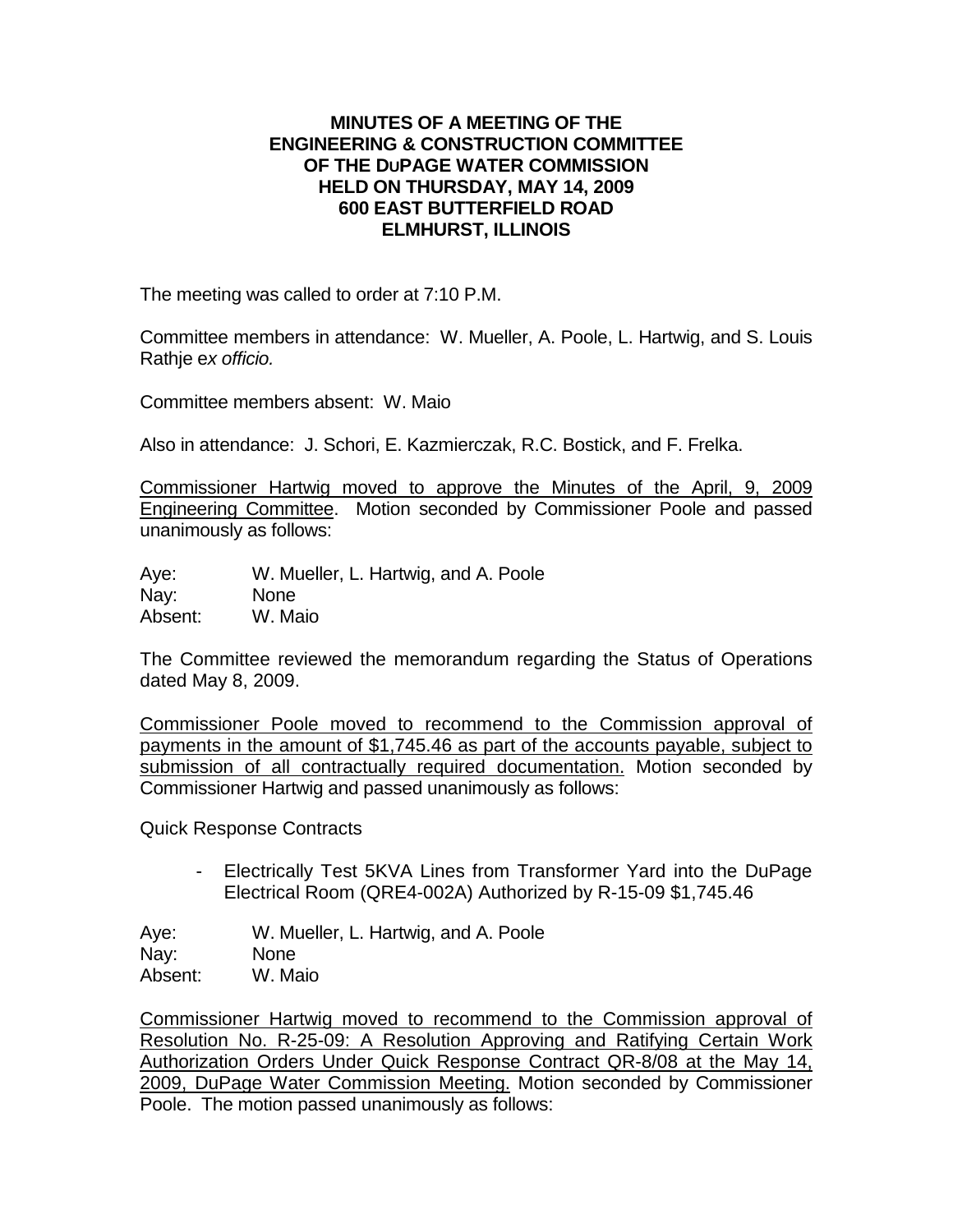Aye: W. Mueller, L. Hartwig, and A. Poole Nay: None Absent: W. Maio

Commissioner Hartwig moved to recommend to the Commission approval of Resolution No. R-26-09: A Resolution Approving and Ratifying Certain Task Orders under a Master Contract with EN Engineering, LLC at the May 14, 2009, DuPage Water Commission Meeting. Motion seconded by Commissioner Poole. The motion passed unanimously as follows:

Aye: W. Mueller, L. Hartwig, and A. Poole Nay: None<br>Absent: W. Maio Absent:

Commissioner Hartwig moved to recommend to the Commission approval of Resolution No. R-27-09: A Resolution Approving and Ratifying Certain Task Orders under a Master Contract with Peters & Associates at the May 14, 2009, DuPage Water Commission Meeting. Motion seconded by Commissioner Poole. The motion passed unanimously as follows:

| Aye:    | W. Mueller, L. Hartwig, and A. Poole |
|---------|--------------------------------------|
| Nay:    | None                                 |
| Absent: | W. Maio                              |

Commissioner Hartwig moved to recommend to the Commission approval of Resolution No. R-28-09: A Resolution Approving and Ratifying Certain Contract Change Orders at the May 14, 2009, DuPage Water Commission Meeting. Motion seconded by Commissioner Poole. The motion passed unanimously as follows:

Aye: W. Mueller, L. Hartwig, and A. Poole Nay: None Absent: W. Maio

Commissioner Hartwig moved to recommend to the Commission approval of Resolution No. R-30-09: A Resolution Approving a Second Amendment to Task Orders No. 4 under the Master Contract with Greely and Hansen LLC at the May 14, 2009, DuPage Water Commission Meeting. Motion seconded by Commissioner Poole. The motion passed unanimously as follows:

Aye: W. Mueller, L. Hartwig, and A. Poole Nay: None Absent: W. Maio

Commissioner Hartwig moved to recommend to the Commission approval of Resolution No. R-31-09: A Resolution Directing Advertisement for Bids on a Contract for the Construction of DuPage County Glen Ellyn Heights Meter Station 9A (Contract MS-18/09) at the May 14, 2009, DuPage Water Commission